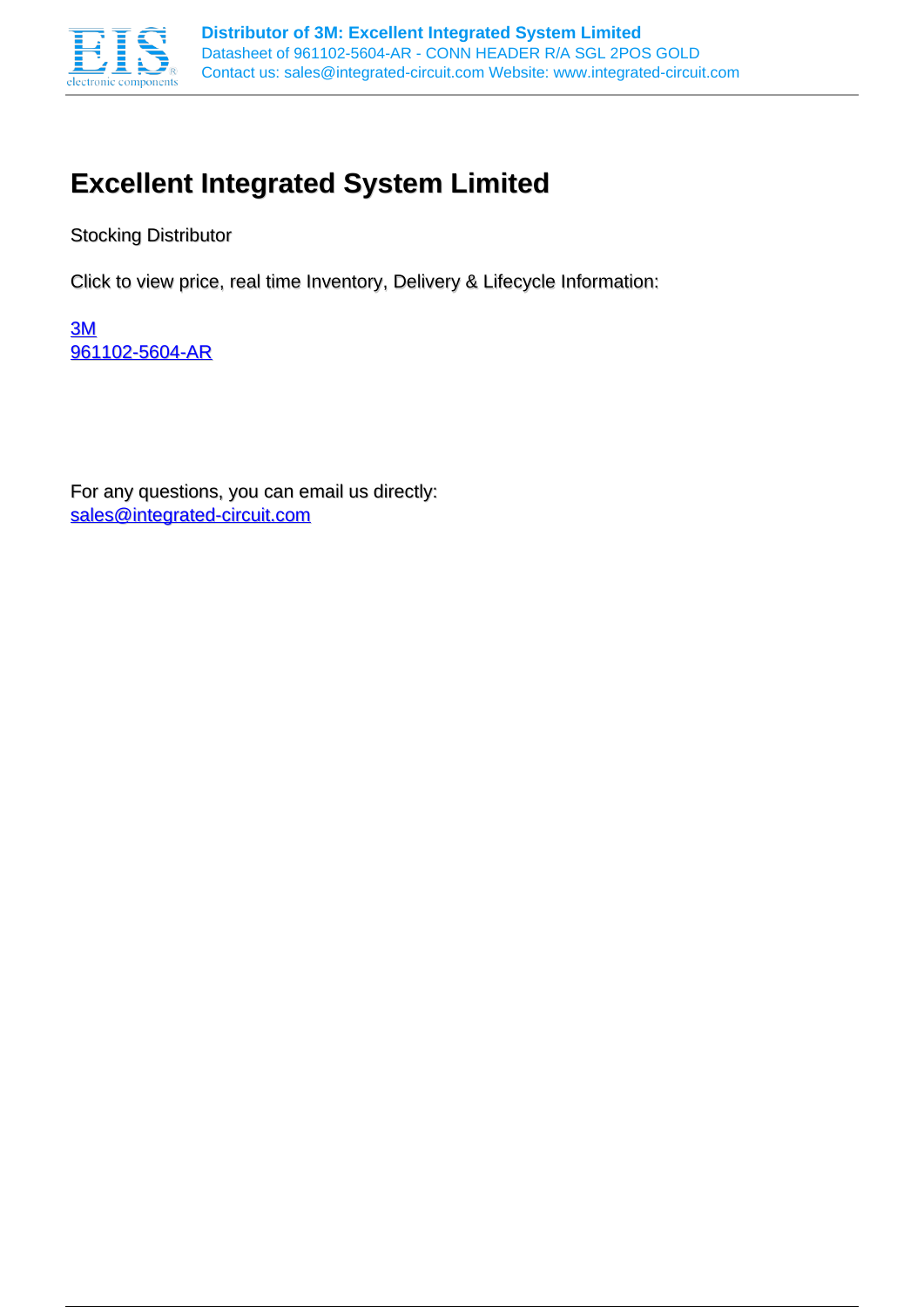

# 3M™ Pin Strip Header

2.54 mm and 2.54 mm x 2.54 mm, Right Angle, Solder Tail 961 Series



- High temperature dielectric
- "No lead" wave and reflow solder compatible
- • End stackable feature
- Single- and dual row version
- Mates with boardmount and wiremount products
- •RoHS Compliant. See the Regulatory Information Appendix (RIA) in the RoHS compliance section of www.3Mconnectors.com for compliance information (RIA E1 & C1 apply)

Date Modified: November 26, 2012

TS-2182-C Sheet 1 of 2

### Physical

**Insulation** Material: High Temperature Thermoplastic Flammability: UL 94V-0 Color: Black **Contact** Material: Copper Alloy **Plating** Underplating: 1.25–2,5 µm [50–100 µ''] Nickel Wiping Area: Flash Gold Solder Tail Area:  $1-3 \mu m$  [40–118  $\mu$ "] Matte Tin

### **Electrical**

**Current Rating:** 2 A **Insulation Resistance:**  $> 5 \times 10^8$  Ohm at 100 V<sub>DC</sub> **Withstanding Voltage:**  $1000 \text{ V}_{\text{DC}}$ 

### Environmental

**Temperature Range:** -25 °C to +105 °C **Processing Temperature:** max. 260 °C (Profile per J-STD-020C) **Moisture Sensitivity Level:** 1 (per J-STD-020C)

UL File No.: E68080

**3M** Interconnect Solutions www.3Mconnectors.com

3M is a trademark of the 3M Company For technical, sales or ordering information call your Local 3M Service Center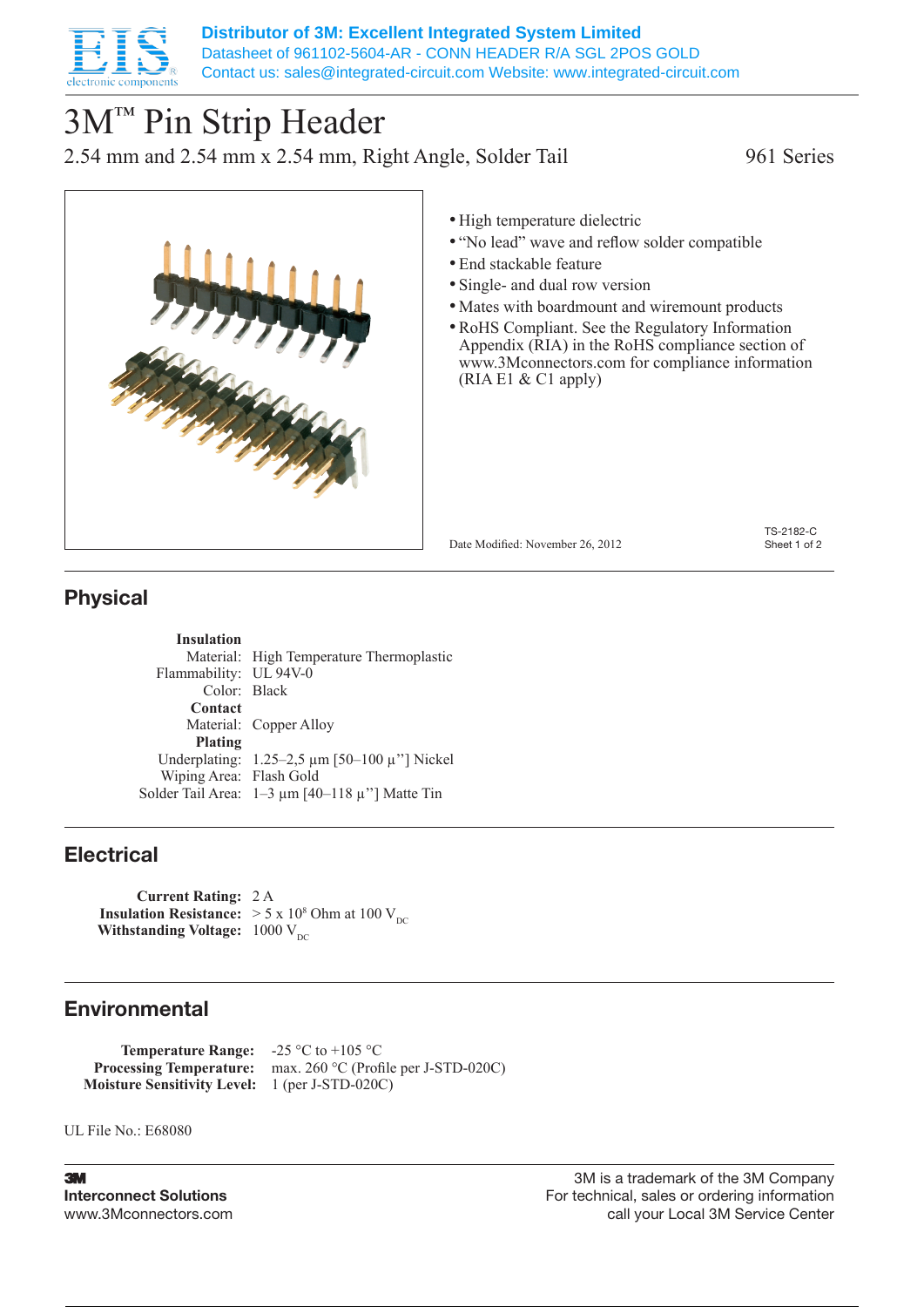

## 3M™ Pin Strip Header

2.54 mm and 2.54 mm x 2.54 mm, Right Angle, Solder Tail 961 Series



3M Interconnect Solutions www.3Mconnectors.com

3M is a trademark of the 3M Company For technical, sales or ordering information call your Local 3M Service Center